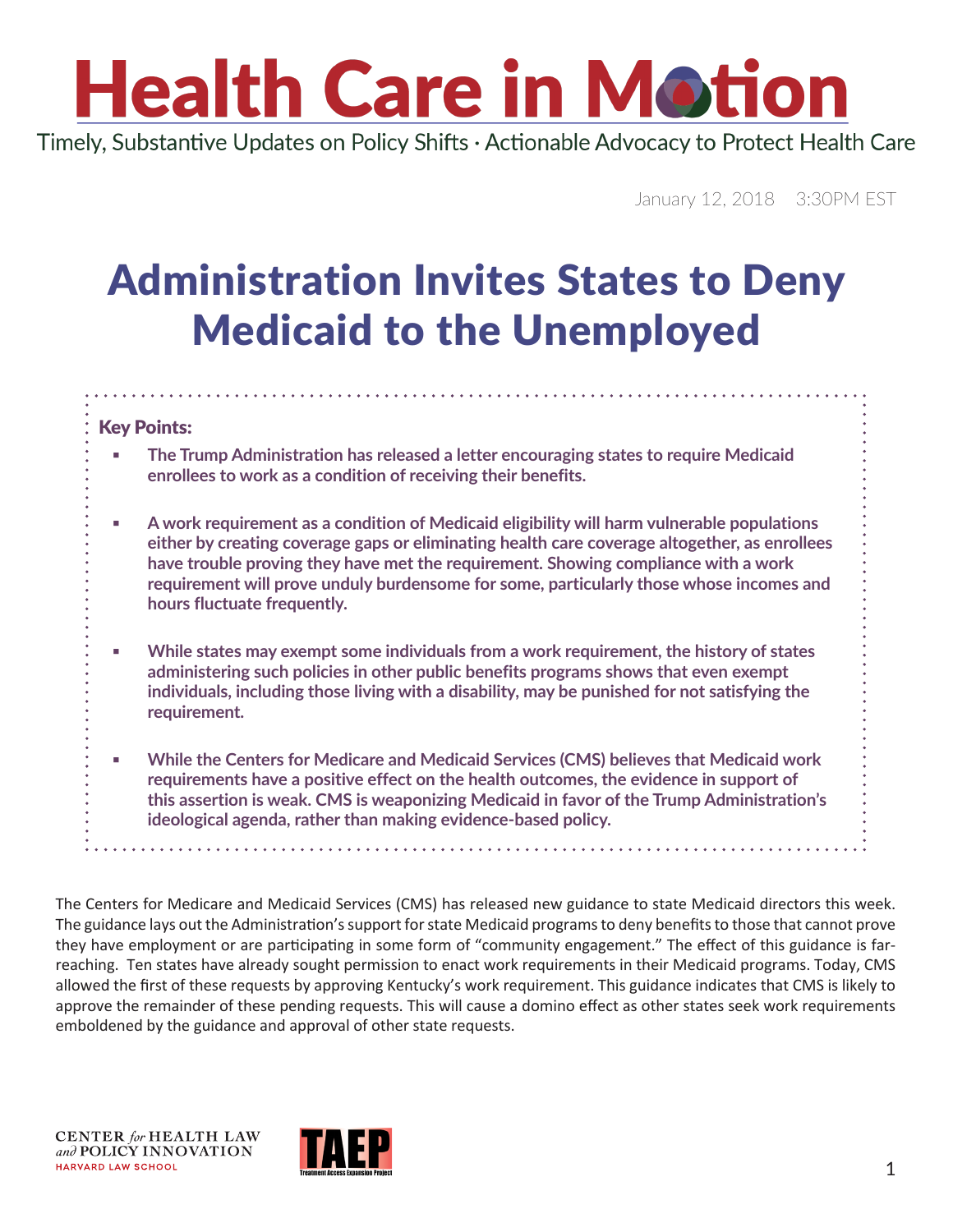### **Health Care in Motion**

CMS invites states to submit proposals to tie Medicaid eligibility to work for non-elderly, non-pregnant adults that qualify for Medicaid on any basis other than disability. This includes some of the program's most vulnerable populations: parents, caretakers of dependent adults, migrant and seasonal workers, individuals living in economically disadvantaged areas, and those that may have a chronic illness that makes keeping a job impossible, even if the condition is not severe enough to be considered a disability by Medicaid.

CMS has justified this guidance by highlighting research showing that people who work generally have better health outcomes than those that cannot find employment. CMS states that "[A] broad range of social, economic, and behavioral factors can have a major impact on an individual's health and wellness, and a growing body of evidence suggests that targeting certain health determinants, including productive work and community engagement, may improve health outcomes." CMS is alluding to the notion that factors not traditionally related to a diagnosis, including considerations such as adequate housing, nutrition, and financial support—known as the [social determinants of health](https://www.healthypeople.gov/2020/topics-objectives/topic/social-determinants-of-health)—have a large impact on an individual's overall health and wellbeing.

Addressing the social determinants of health is [vital](https://www.kff.org/disparities-policy/issue-brief/beyond-health-care-the-role-of-social-determinants-in-promoting-health-and-health-equity/) to improving both individual and public health. However, in this letter, CMS distorts the idea of social determinants of health. While the carefully-selected research cited by CMS purportedly shows engagement in the community through work to be correlated with better health outcomes, CMS has turned the causation implied by this research on its head. CMS essentially takes the position that *requiring* people to work as a condition of receiving medically necessary health care and treatment will improve overall health outcomes.

This is dangerously incorrect and backwards logic. Medicaid *already* supports work engagement and in fact a [majority](https://www.kff.org/report-section/understanding-the-intersection-of-medicaid-and-work-appendix/) of those in Medicaid either work themselves or live in working families. Withholding medical care for those who cannot maintain employment will worsen health outcomes. Individuals barred from receiving medical treatment due to work requirements will face an impossible burden of trying to find employment while their health needs are not being met, pushing them deeper into poverty. Among non-disabled adults in Medicaid that do not work, [36%](https://www.kff.org/report-section/understanding-the-intersection-of-medicaid-and-work-appendix/) cite an illness or disability as reasons for not working. These individuals stand to be disproportionately harmed by states that require them to work in order to receive health care through Medicaid. Perhaps most importantly, the evidence that CMS cites [does not support](http://www.healthlaw.org/component/jsfsubmit/showAttachment%3Ftmpl=raw%26id=00P0W00000ozROSUA2) the conclusion that work requirements improve health outcomes of Medicaid beneficiaries. Indeed, the [reverse has been](https://www.cbpp.org/research/health/medicaid-work-requirement-would-limit-health-care-access-without-significantly) [conclusively shown to be true](https://www.cbpp.org/research/health/medicaid-work-requirement-would-limit-health-care-access-without-significantly).

CMS notes that states will need to take steps to ensure that certain individuals are not subject to work requirements. CMS suggests that states put in place exemptions, such as for those determined to be "[medically frail](https://nationaldisabilitynavigator.org/ndnrc-materials/fact-sheets/fact-sheet-8/)" and those with documented acute medical conditions. While such guardrails may sound appropriate, the history of states attempting to administer work requirements in other public benefit programs suggest a minefield ahead.

Even if some individuals, such as those living with a disability, are exempted, [experience](https://www.cbpp.org/research/health/medicaid-work-requirement-would-limit-health-care-access-without-significantly) with work requirements in other public benefits programs suggests that exemptions are often incorrectly applied. This results in sanctions imposed on those who are not subject to the requirement and an overall decline in program enrollment. This is particularly concerning for those living with a chronic illness or disability, as these individuals rely on consistent, uninterrupted treatment to maintain their wellbeing.

Furthermore, the burden of proving compliance with work requirements will prove insurmountable even for some enrollees who meet the mandates. These administrative hurdles will penalize individuals whose income fluctuates frequently and who may have substantial difficulty meeting stringent evidence requirements on paper.